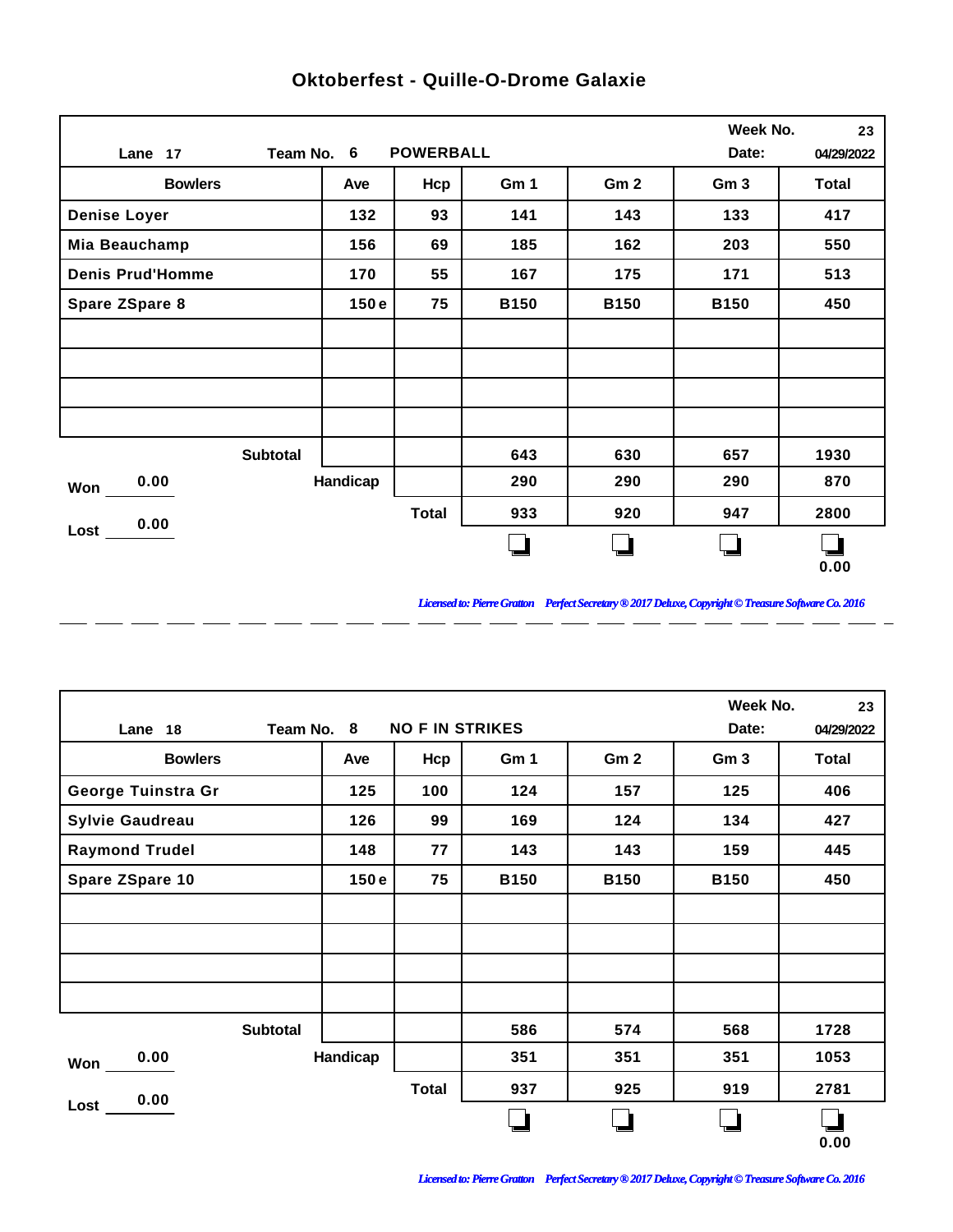|                        |          |              |             |                 | Week No.        | 23           |
|------------------------|----------|--------------|-------------|-----------------|-----------------|--------------|
| Team No. 5<br>Lane 19  |          | THE G TEAMS  |             |                 | Date:           | 04/29/2022   |
| <b>Bowlers</b>         | Ave      | Hcp          | Gm 1        | Gm <sub>2</sub> | Gm <sub>3</sub> | <b>Total</b> |
| <b>Ginette Gervais</b> | 144      | 81           | <b>B144</b> | <b>B144</b>     | <b>B144</b>     | 432          |
| <b>Diane Gratton</b>   | 139      | 86           | 164         | 179             | 158             | 501          |
| <b>Pierre Gratton</b>  | 168      | 57           | 172         | 201             | 167             | 540          |
| <b>Ed Zabarauskas</b>  | 172      | 53           | 169         | 187             | 145             | 501          |
|                        |          |              |             |                 |                 |              |
|                        |          |              |             |                 |                 |              |
|                        |          |              |             |                 |                 |              |
|                        |          |              |             |                 |                 |              |
| <b>Subtotal</b>        |          |              | 649         | 711             | 614             | 1974         |
| 0.00<br>Won            | Handicap |              | 278         | 278             | 278             | 834          |
| 0.00                   |          | <b>Total</b> | 927         | 989             | 892             | 2808         |
| Lost                   |          |              |             |                 |                 | 0.00         |

 $\overline{a}$ 

 $\overline{a}$ 

 $\overline{a}$ 

 $\overline{a}$ 

 $-$ 

 $\overline{a}$ 

 $\overline{a}$ 

## **Oktoberfest - Quille-O-Drome Galaxie**

*Licensed to: Pierre Gratton Perfect Secretary ® 2017 Deluxe, Copyright © Treasure Software Co. 2016* 

 $=$   $-$ 

|                         |            |              |                           |                 | Week No.        | 23           |
|-------------------------|------------|--------------|---------------------------|-----------------|-----------------|--------------|
| Lane 20                 | Team No. 7 |              | <b>GO STRIKE YOURSELF</b> |                 | Date:           | 04/29/2022   |
| <b>Bowlers</b>          | Ave        | Hcp          | Gm 1                      | Gm <sub>2</sub> | Gm <sub>3</sub> | <b>Total</b> |
| <b>Francois Lepine</b>  | 132        | 93           | 138                       | 137             | 127             | 402          |
| <b>Steven Tuinstra</b>  | 155        | 70           | 162                       | 140             | 145             | 447          |
| <b>Daniel Beauchamp</b> | 165        | 60           | 184                       | 191             | 136             | 511          |
| <b>Spare ZSpare 2</b>   | 150e       | 75           | <b>B150</b>               | <b>B150</b>     | <b>B150</b>     | 450          |
|                         |            |              |                           |                 |                 |              |
|                         |            |              |                           |                 |                 |              |
|                         |            |              |                           |                 |                 |              |
|                         |            |              |                           |                 |                 |              |
| <b>Subtotal</b>         |            |              | 634                       | 618             | 558             | 1810         |
| 0.00<br>Won             | Handicap   |              | 299                       | 299             | 299             | 897          |
| 0.00                    |            | <b>Total</b> | 933                       | 917             | 857             | 2707         |
| Lost                    |            |              |                           |                 |                 | 0.00         |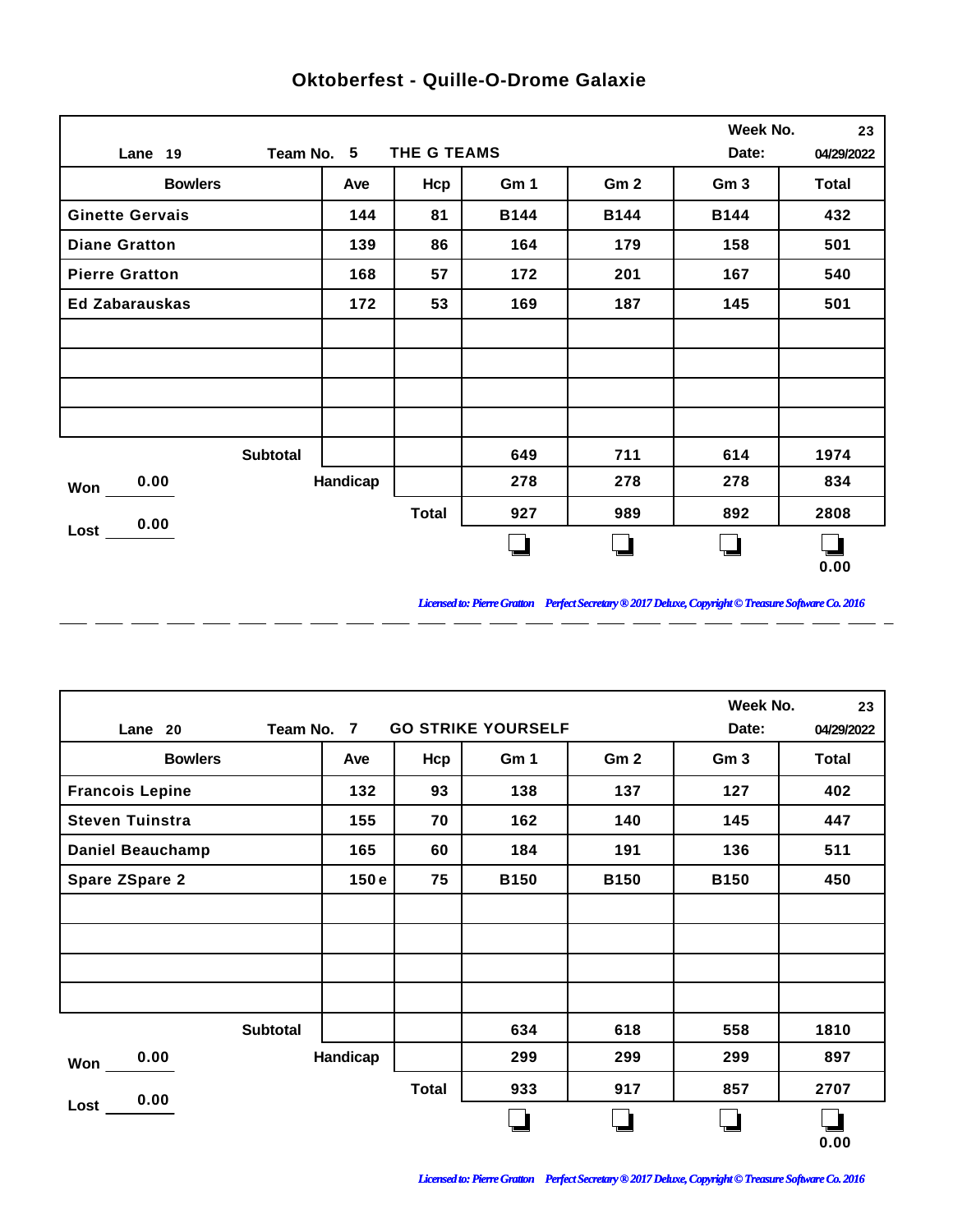|                        |          |                    |      |                 | Week No.        | 23           |
|------------------------|----------|--------------------|------|-----------------|-----------------|--------------|
| Team No. 2<br>Lane 21  |          | <b>SPARE PARTS</b> |      |                 | Date:           | 04/29/2022   |
| <b>Bowlers</b>         | Ave      | Hcp                | Gm 1 | Gm <sub>2</sub> | Gm <sub>3</sub> | <b>Total</b> |
| <b>Francis King</b>    | 146      | 79                 | 151  | 182             | 141             | 474          |
| <b>Linda Roberts</b>   | 154      | 71                 | 162  | 204             | 170             | 536          |
| <b>Pierrette King</b>  | 150      | 75                 | 151  | 135             | 165             | 451          |
| <b>Marcel DesBiens</b> | 177      | 48                 | 132  | 168             | 127             | 427          |
|                        |          |                    |      |                 |                 |              |
|                        |          |                    |      |                 |                 |              |
|                        |          |                    |      |                 |                 |              |
|                        |          |                    |      |                 |                 |              |
| <b>Subtotal</b>        |          |                    | 596  | 689             | 603             | 1888         |
| 0.00<br>Won            | Handicap |                    | 275  | 275             | 275             | 825          |
| 0.00                   |          | <b>Total</b>       | 871  | 964             | 878             | 2713         |
| Lost                   |          |                    |      |                 |                 | 0.00         |

 $\overline{a}$ 

 $\overline{a}$ 

 $\overline{a}$ 

 $\overline{a}$ 

 $-$ 

 $\overline{a}$ 

 $\overline{a}$ 

## **Oktoberfest - Quille-O-Drome Galaxie**

*Licensed to: Pierre Gratton Perfect Secretary ® 2017 Deluxe, Copyright © Treasure Software Co. 2016* 

 $=$   $-$ 

|                      |            |                      |             |                 | Week No.        | 23         |
|----------------------|------------|----------------------|-------------|-----------------|-----------------|------------|
| Lane 22              | Team No. 4 | <b>SPLIT HAPPENS</b> |             |                 | Date:           | 04/29/2022 |
| <b>Bowlers</b>       | Ave        | Hcp                  | Gm 1        | Gm <sub>2</sub> | Gm <sub>3</sub> | Total      |
| George Tuinstra Jr   | 148        | 77                   | 136         | 121             | 147             | 404        |
| <b>Jaycee Drew</b>   | 138        | 87                   | 130         | 119             | 93              | 342        |
| <b>Pat Beauchamp</b> | 201        | 24                   | 157         | 159             | 202             | 518        |
| Spare ZSpare 6       | 150e       | 75                   | <b>B150</b> | <b>B150</b>     | <b>B150</b>     | 450        |
|                      |            |                      |             |                 |                 |            |
|                      |            |                      |             |                 |                 |            |
|                      |            |                      |             |                 |                 |            |
|                      |            |                      |             |                 |                 |            |
| <b>Subtotal</b>      |            |                      | 573         | 549             | 592             | 1714       |
| 0.00<br>Won          | Handicap   |                      | 262         | 262             | 262             | 786        |
| 0.00                 |            | <b>Total</b>         | 835         | 811             | 854             | 2500       |
| Lost                 |            |                      |             |                 |                 | 0.00       |